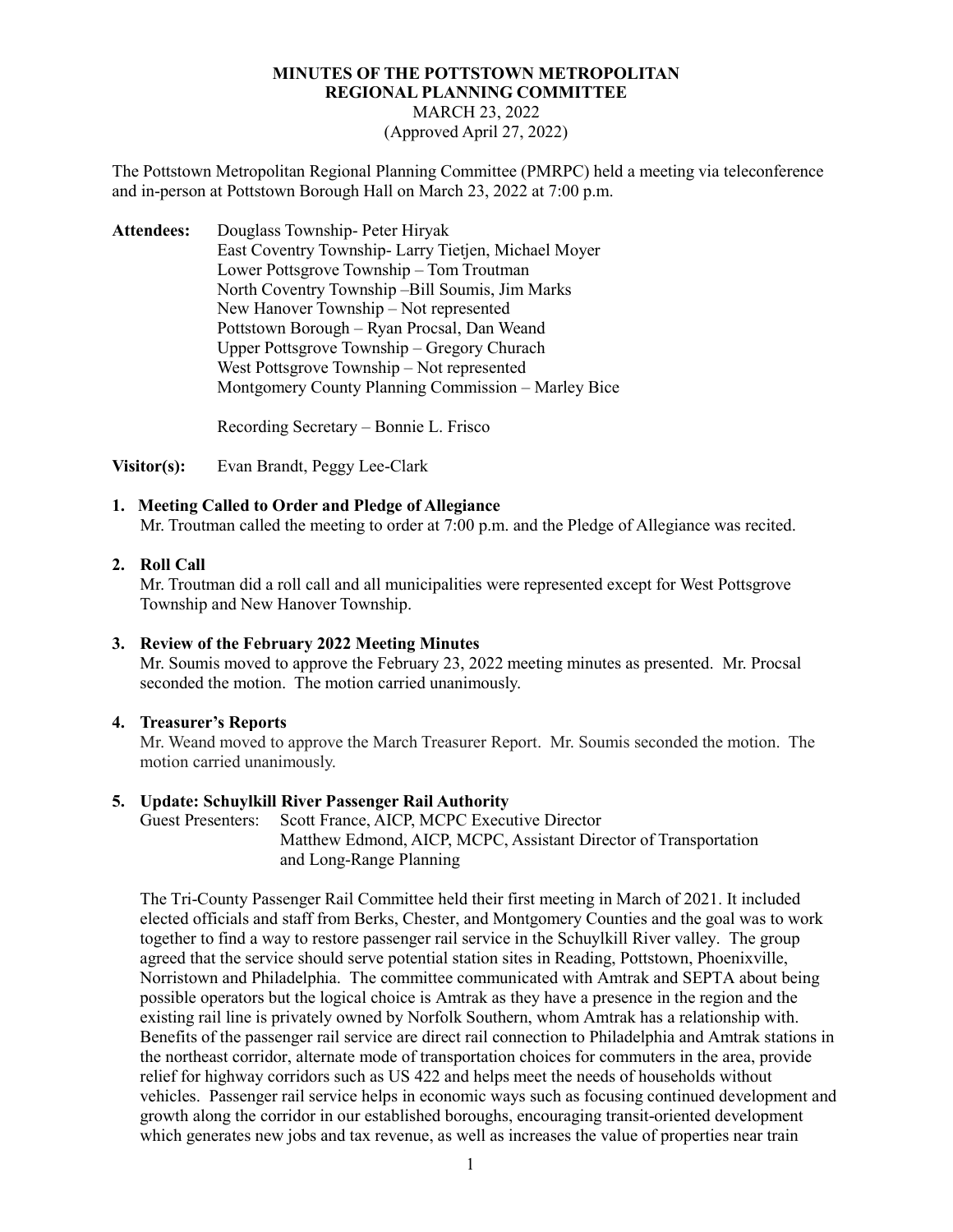stations. Next steps are determining technical feasibility through a capacity study, examining potential funding sources, working with Amtrak, the Federal government, and regional and local governments, and creating the Schuylkill River Passenger Rail Authority (SRPRA) so that the three counties have a formal mechanism to work together.

Amtrak has expressed interest in the proposed rail service and the local communities are favorable toward the rail service. The three counties will each hold separate hearings on the creation of the SRPRA starting with Montgomery County on April 20. The Authority's incorporation rules include a sunset clause of three years that allow the counties to end the SRPRA if no progress is being made. Matthew Edmond noted that a capacity study could take up to a year to complete and also noted that Senator Casey secured a federal earmark in the congressional appropriations budget to fund the capacity study in the amount of \$750,000.

- **6. Review: Resolution to Submit DCNR C2P2 Grant Application to Continue the Pottstown Metropolitan Regional Partnership for Park Improvements Mini-Grant Program** Mr. Weand moved to authorize the Chairman to sign the Resolution to Submit DCNR C2P2 Grant Application to Continue the Pottstown Metropolitan Regional Partnership for Park Improvements Mini-Grant Program. Mr. Procsal seconded the motion. The motion carried unanimously.
- **7. Review: Memorandum of Understanding with Pottstown Area Health & Wellness Foundation (PAHWF) to Co-Administer the Pottstown Regional Partnership for Park Improvements Mini-Grant Program.**

 Mr. Soumis moved to authorize the Chairman to sign the Memorandum of Understanding with Pottstown Area Health & Wellness Foundation (PAHWF) to Co-Administer the Pottstown Regional Partnership for Park Improvements Mini-Grant Program. Mr. Moyer seconded the motion. The motion carried unanimously. The motion carried unanimously.

# **8. Zoning Ordinance Consistency Reviews**

 Upper Pottsgrove Township – Ordinance Repealing the Age Qualified Overlay District Mr. Moyer moved that the proposed Upper Pottsgrove Township ordinance repealing the age qualified overly district is generally consistent with the Regional Comprehensive Plan. Mr. Weand seconded the motion. The motion carried unanimously.

# Lower Pottsgrove Township – Gateway Interchange District Amendments

 Mr. Troutman moved that the proposed Lower Pottsgrove Township ordinance amending the gateway interchange district regulations is generally consistent with the Regional Comprehensive Plan. Mr. Procsal seconded the motion. The motion carried unanimously.

# **9. Municipal Updates**

# Douglass Township

Mr. Hiryak noted the EMS building is nearing completion and they are planning on moving the first week in April. There is a potential for a proposal for a Lehigh Valley Health medical facility at Route 100 and Grosser Road.

# East Coventry Township

Mr. Tietjen noted the 113-townhome project has been approved by the Planning Commission and they have recommended approval to the Board of Supervisors.

# Lower Pottsgrove Township

Mr. Troutman noted that all the bids for the township building project have been rejected. Mr. Troutman also suggested the event calendar be worked on again.

New Hanover Township Not represented.